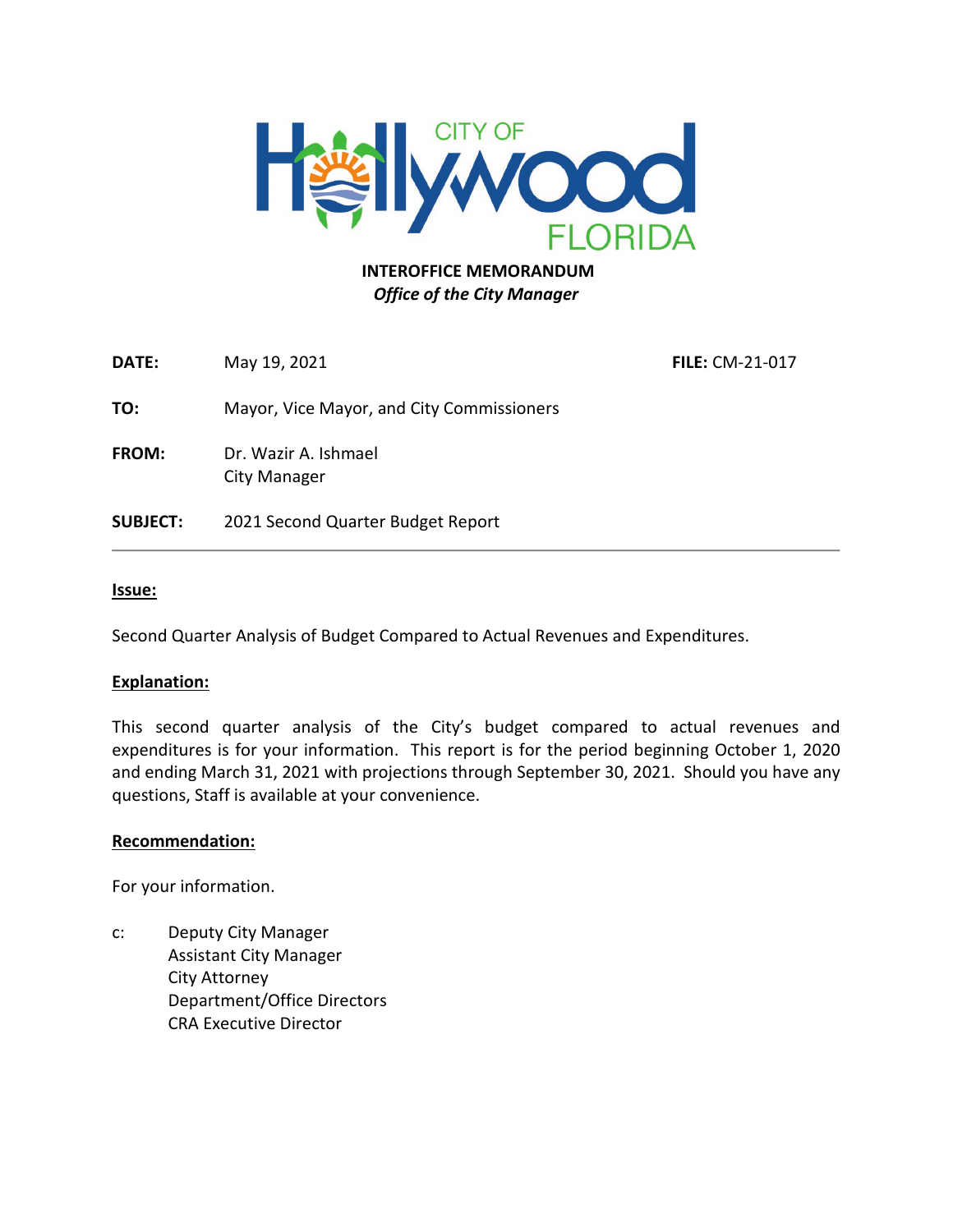

| DATE:           | May 5, 2021                                                          | <b>FILE: OBPM 21-006</b> |  |  |  |  |
|-----------------|----------------------------------------------------------------------|--------------------------|--|--|--|--|
| TO:             | Wazir A. Ishmael, Ph.D.<br>City Manager                              |                          |  |  |  |  |
| VIA:            | Adam Reichbach<br>Assistant City Manager, Finance and Administration |                          |  |  |  |  |
| <b>FROM:</b>    | Laurette Jean<br><b>Budget Director</b>                              |                          |  |  |  |  |
| <b>SUBJECT:</b> | Fiscal Year 2021 – Second Quarter Budget Projections                 |                          |  |  |  |  |

The following report provides an overview of the City's operating revenues and expenditures through March 31, 2021, as compared to budgeted amounts. The purpose of this report is to increase transparency of the City's finances, adjust budget projections based on emerging trends, and proactively respond to unanticipated changes.

### **General Fund Revenue Update**

When we developed the Fiscal Year (FY) 2021 budget, there were many uncertainties concerning the continued impact of the COVID-19 pandemic on the City's finances. As such, the Office of Budget & Performance Management (Budget Office) utilized historical revenue data, pre- and post-recessionary revenue trends, economic reports, and State of Florida projections to develop the FY 2021 General Fund revenue budget.

It is with great enthusiasm that we can report as of March 31, 2021, approximately 78% of the General Fund revenues have been collected. Revenue collections to date are comparable to collections before the peak of the COVID-19 pandemic. This is primarily attributable to 91.5% of property tax revenues being collected.

Based on posted transactions to date, General Fund revenues are projected to have a surplus of \$2.2 million by year-end. Other than property tax revenues, General Fund revenues consist of the following major revenue sources:

• Franchise Fees: Franchise fee revenues, particularly electric franchise fees, fluctuated throughout the latter part of the prior fiscal year. With that in mind, the FY 2021 budget was modified accordingly. Based on collections to date, franchise fee revenues are anticipated to come in higher than budget. This is primarily due to the increase in solid waste franchise fee rates approved by Commission prior to the pandemic.

*Overall Revenue Gain: Approximately \$694,000*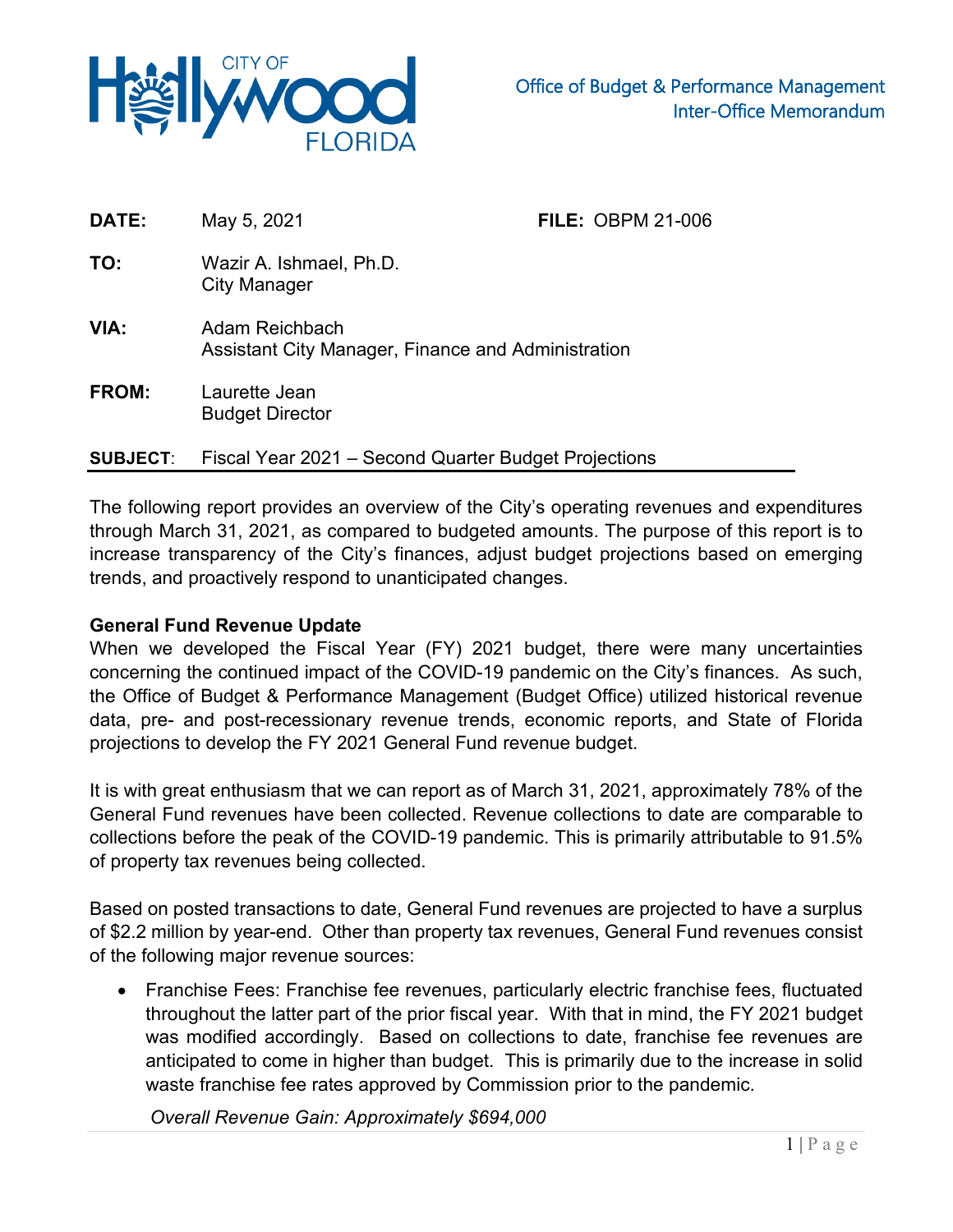• Intergovernmental: Two of the major revenue sources in this category include sales tax and state shared revenues. Based on projections prepared by the State, further revenue loss was anticipated in these categories stemming from the pandemic. However, consumer spending has remained strong and is a contributing factor to higher than anticipated sales tax and state shared revenues.

*Overall Revenue Gain: Approximately \$865,000*

• User Charges/Fees: This revenue category consists of user charges and fees collected from individuals in exchange for a particular service or benefit. Most of the large revenue sources in this category are expected to reflect a revenue gain. Parks & Recreation revenues, however, are expected to end the year with a revenue loss of approximately \$495,000. The projected loss is directly attributable to program closures and limited amenities in adherence to local emergency orders concerning the COVID-19 pandemic.

*Overall Revenue Gain: Approximately \$650,000*

• Fines and Forfeitures: Although this revenue category represents less than 1% of the overall General Fund revenue budget, Budget staff continues to closely monitor collections in this category. Over the recent years, we have noted a decline in fines and forfeiture revenue collections and have adjusted the budget accordingly. Court fines have been greatly impacted by the closures during the peak of the pandemic.

*Overall Revenue Loss: Approximately <\$370,000>*

The table summarizes the General Fund revenue budget compared to projections.

| <b>Revenue Categories</b>      |    |             | <b>Amended Budget Year End Projections</b> | Variance         |
|--------------------------------|----|-------------|--------------------------------------------|------------------|
| <b>Property Taxes</b>          | \$ | 131,452,427 | \$<br>131,951,870                          | \$<br>499,443    |
| <b>Franchise Fees</b>          | \$ | 11,873,153  | \$<br>12,567,323                           | \$<br>694,170    |
| <b>Utilities Service Taxes</b> | \$ | 19,956,556  | \$<br>20,239,639                           | \$<br>283,083    |
| Licenses & Permits             | \$ | 2,177,500   | \$<br>2,200,510                            | \$<br>23,010     |
| Intergovernmental              | \$ | 14,739,480  | \$<br>15,604,134                           | \$<br>864,654    |
| <b>User Charges/Fees</b>       | \$ | 41,529,693  | \$<br>42, 181, 309                         | \$<br>651,616    |
| Fines & Forfeitures            | \$ | 935,600     | \$<br>565,234                              | \$<br>(370, 366) |
| Reimbursements                 | \$ | 19,877,887  | \$<br>19,722,228                           | \$<br>(155, 659) |
| <b>Transfers In</b>            | \$ | 6,480,416   | \$<br>6,480,416                            | \$               |
| Miscellaneous and Interes      | \$ | 2,299,193   | \$<br>2,057,801                            | \$<br>(241, 392) |
| Fund Balance - Other           | \$ | 5,843,569   | \$<br>5,843,569                            | \$               |
| 17% Reserve                    | \$ | 40,980,974  | \$<br>40,980,974                           |                  |
| <b>Total Revenues</b>          |    | 298,146,449 | \$<br>300, 395, 008                        | \$<br>2,248,559  |

### **Table 1: General Fund Revenue Projection**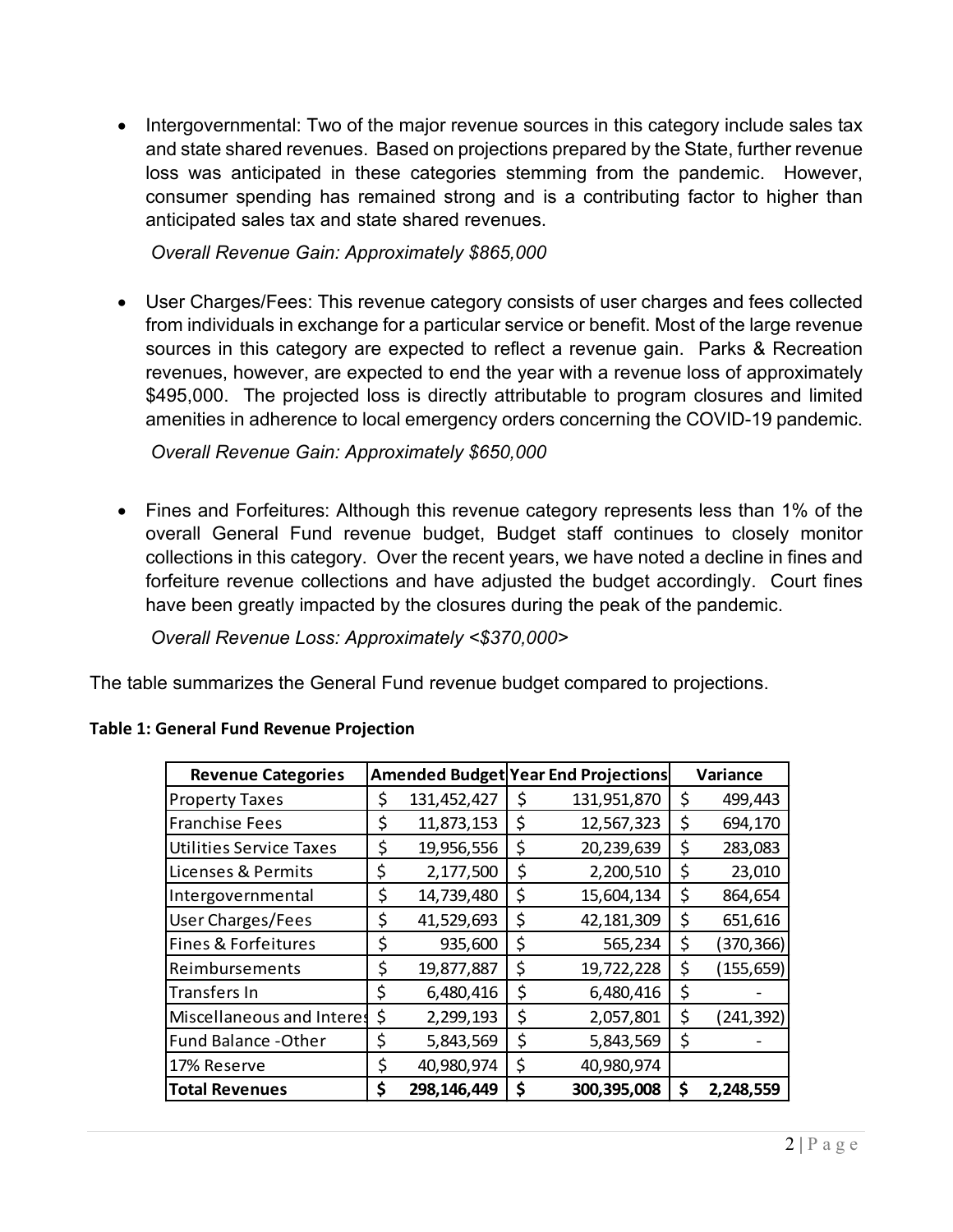### **General Fund Expenditure Update**

Unlike revenues, operating expenditures tend to be more consistent and controllable. As of March 31, 2021, approximately 45% of the General Fund appropriations budget has been expended. The information below highlights a few notable expenditure trends:

- Overtime expenditures has increased in several departments/divisions. The Code Compliance Division have exceeded their overtime budget by \$86,000. This overage is related to enforcement of the County's Emergency Order authorized by R-2020-151. The City, however, has received approximately \$178,000 in revenue reimbursement from the County to offset these costs. Fire Rescue and Public Works Departments also have increases in overtime that is currently being monitored.
- Expenditure projections incorporate a settlement payment made to the General Employee Pension.
- Approximately \$276,000 of the projected operating expense savings are related to reduced programming at City Parks.
- The City continues to maintain 17% fund balance reserves.

Based on the expenditures to date and anticipated expenditures through the end of the fiscal year, the estimated savings in the General Fund by year-end is \$1.2 million. Although the projected savings are modest, we must note that the City has managed to maintain normal operations without implementing service level reductions, maintain relatively low vacancies, and preserve the 17% operating reserves throughout the pandemic.

| <b>Expenditure Categories</b> |  |             |    | <b>Amended Budget Year End Projections</b> |    | Variance  |  |
|-------------------------------|--|-------------|----|--------------------------------------------|----|-----------|--|
| Personnel                     |  | 185,062,984 | \$ | 185,029,142                                | \$ | 33,842    |  |
| Operating                     |  | 35,331,244  | \$ | 34,117,660                                 | \$ | 1,213,584 |  |
| Capital Outlay                |  | 158,193     | \$ | 154,443                                    | Ş  | 3,750     |  |
| <b>Debt Service</b>           |  | 6,210,130   | \$ | 6,210,130                                  | \$ |           |  |
| Non-Operating                 |  | 30,402,923  | \$ | 30,385,594                                 | \$ | 17,329    |  |
| 17% Reserves                  |  | 40,980,974  | \$ | 40,980,974                                 | \$ |           |  |
| <b>Total Expenditures</b>     |  | 298,146,449 | \$ | 296,877,944                                | \$ | 1,268,505 |  |

### **Table 2: General Fund Expenditure Projection**

Overall, the General Fund is expected to end the fiscal year with a net surplus of \$3.5 million. The projected surplus is a positive sign considering that the U.S. economy remains in a tenuous state as the nation hopes to enter a pandemic recovery phase.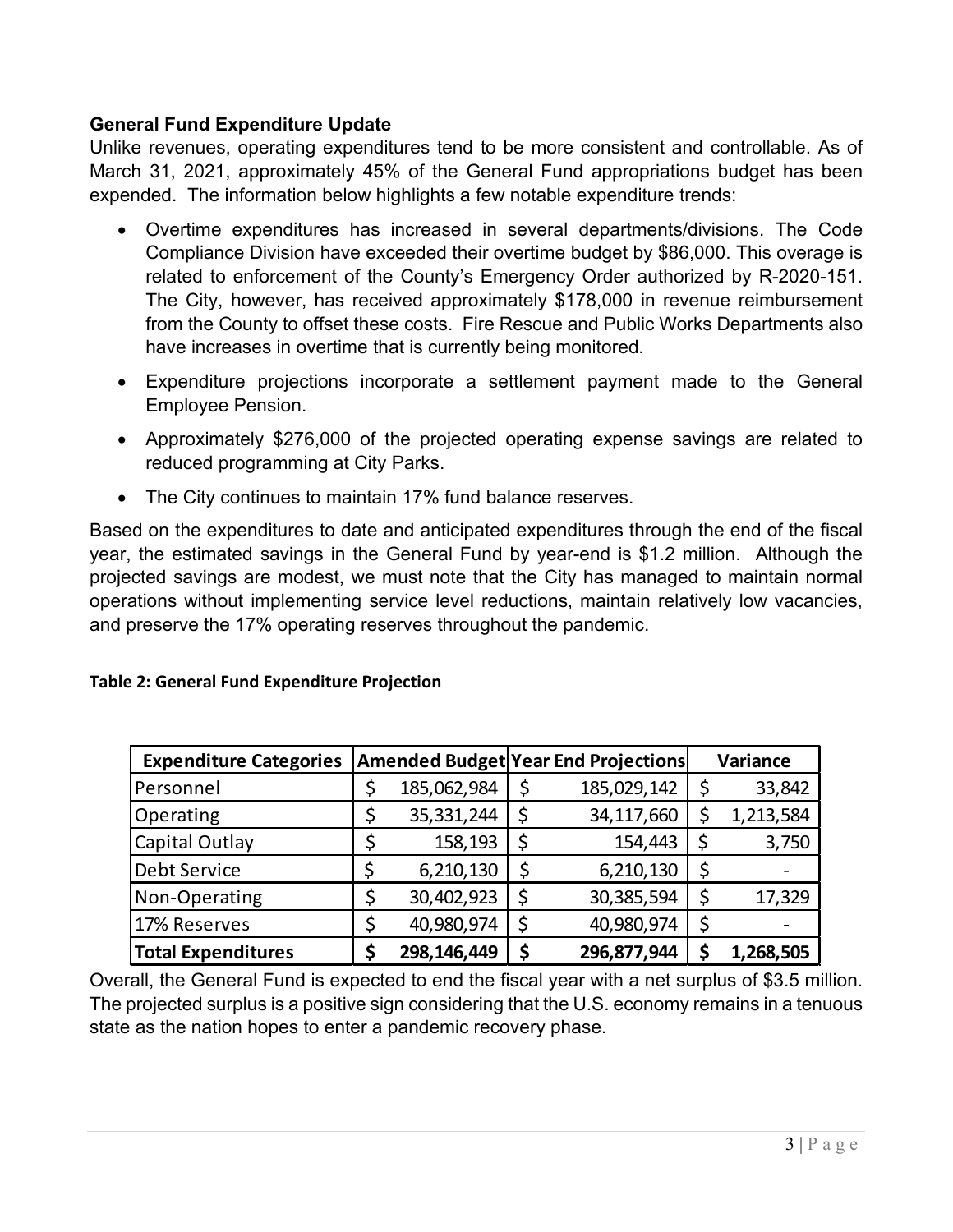#### **Table 3: Summary: Fiscal Year 2021 General Fund Projections**

|                          |  |               | <b>Amended Budget Year End Projections</b> |               | Variance |           |
|--------------------------|--|---------------|--------------------------------------------|---------------|----------|-----------|
| Revenues                 |  | 298,146,449   |                                            | 300, 395, 008 |          | 2,248,559 |
| Expenditures             |  | 298, 146, 449 |                                            | 296,877,944   |          | 1,268,505 |
| <b>Projected Surplus</b> |  |               |                                            |               |          | 3,517,064 |

## **Other Funds Update**

### Internal Service Funds:

The Internal Service Funds consist of the Central Service Fund for services rendered to internal departments (such as IT) and the Insurance Fund (health and risk management). These funds are not expected to be negatively impacted by the COVID-19 pandemic. The Central Service Fund is expected to end the fiscal year with an estimated surplus of \$399,569 and the Insurance Fund is expected to end the fiscal year with an estimated surplus of \$6.3 million. The projected savings in the Insurance Fund is largely attributable to \$2.5 million additional revenues from pharmacy rebate and \$3.7 million in projected savings related to insurance claims and premium payments.

### Enterprise Funds:

### *Water & Sewer Utility Fund*

The Water & Sewer Utility Fund has seen an increase in account receivables compared to the prior fiscal year. At this point, it is difficult to ascertain if aging account receivables will be collected by the end of the fiscal year.

On the expenditure side, the Public Utilities Department has had several executive and management-level vacancies. The value of those vacancies through the end of the second quarter is approximately \$1.1 million. The projections also assume approximately \$1 million in operating savings by fiscal year-end.

## *Stormwater Fund*

Stormwater revenues and expenditures are anticipated to come in at budget with a net surplus of \$279,430. There are no significant variances or fiscal challenges expected through the end of the fiscal year.

## *Sanitation Fund*

The Sanitation Fund is expected to end the fiscal year with a nominal net gain of approximately \$64,121. As with the Water & Sewer Utility Fund, it is a bit difficult to accurately predict revenue collections within the increased aging of account receivables. This fiscal year, the monthly